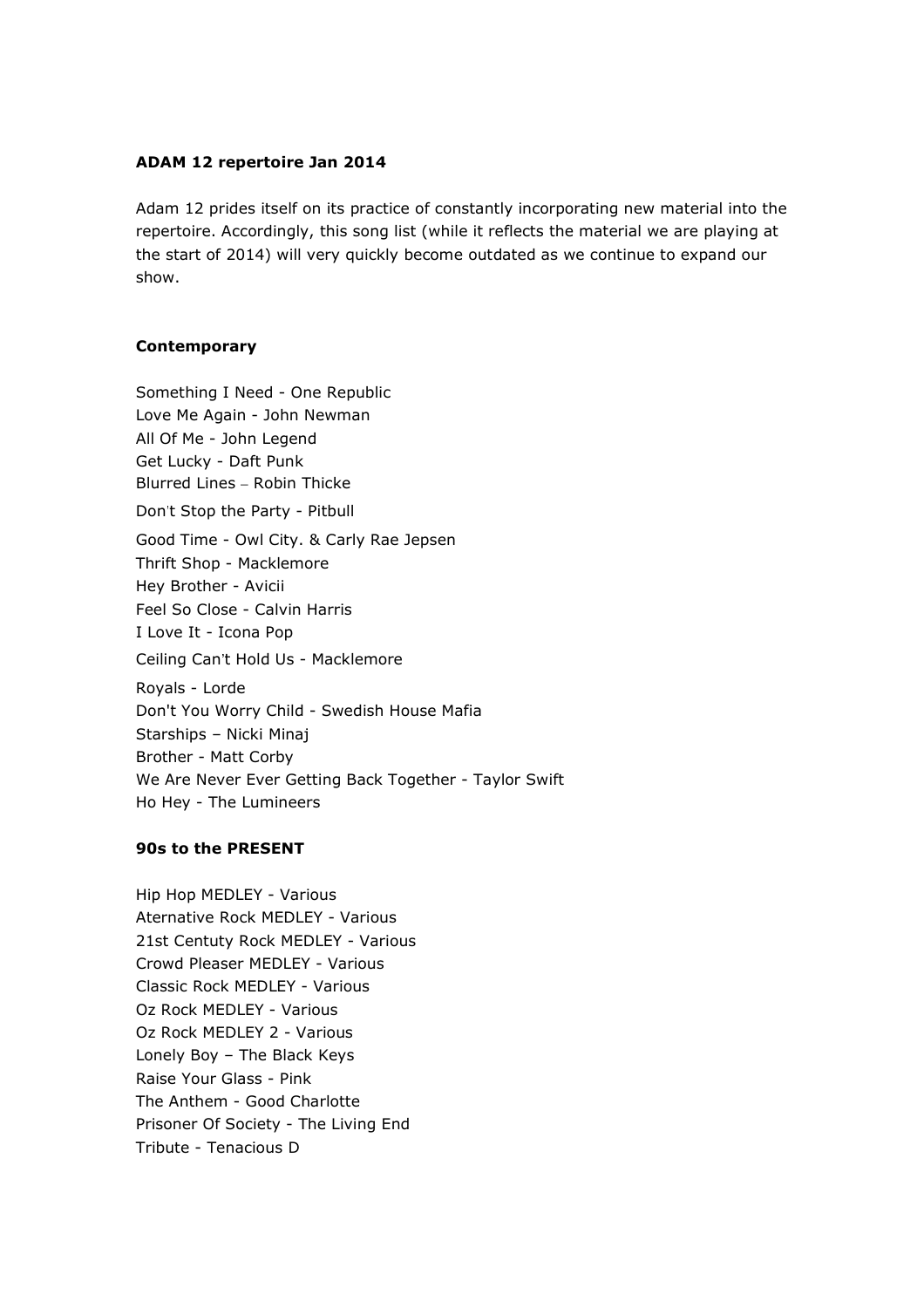Slide - Goo Goo Dolls Mr Brightside - The Killers It's My Life - Bon Jovi Kryptonite - 3 Doors Down Highway To Hell – AC/DC Back In Black - AC/DC Don't Wanna Miss A Thing - Aerosmith To Be With You - Mr Big Push - Matchbox 20 You Shook Me All Night Long - AC/DC I Believe In A Thing Called Love -The Darkness Thunderstruck - ACDC Dammit - Blink 182 All The Small Things - Blink 182 Smells Like Teen Spirit - Nirvana Better Be Home Soon - Crowded House Shimmer - Fuel Holy Grail - Hunters and Collectors Throw Your Arms - Hunters and Collectors Lightning Crashes - Live Better Man - Pearl Jam Jump Around - House of Pain Enter Sandman - Metallica Semi-Charmed Life - 3rd Eye Blind Soul Sister – Train When I Come Around - Greenday Impression That I Get - Mighty Mighty Bosstones Take Me Back - Noiseworks Back In Black - AC/DC Fat Bottomed Girls - Queen The Horses - Daryl Braithwait Only Natural - Crowded House Drive - Incubus Drops Of Jupiter - Train Tip Of My Tongue - Diesel No Such Thing - John Mayer Only to Be With You - Roachford

# 90s to the Present - Dance

I'm Sexy and I Know It - LMFAO Without You – David Guetta/Usher Don't Wake Me Up – Chris Brown Moves Like Jagger – Maroon 5 Jump Around/Party Up - House Of Pain/DMX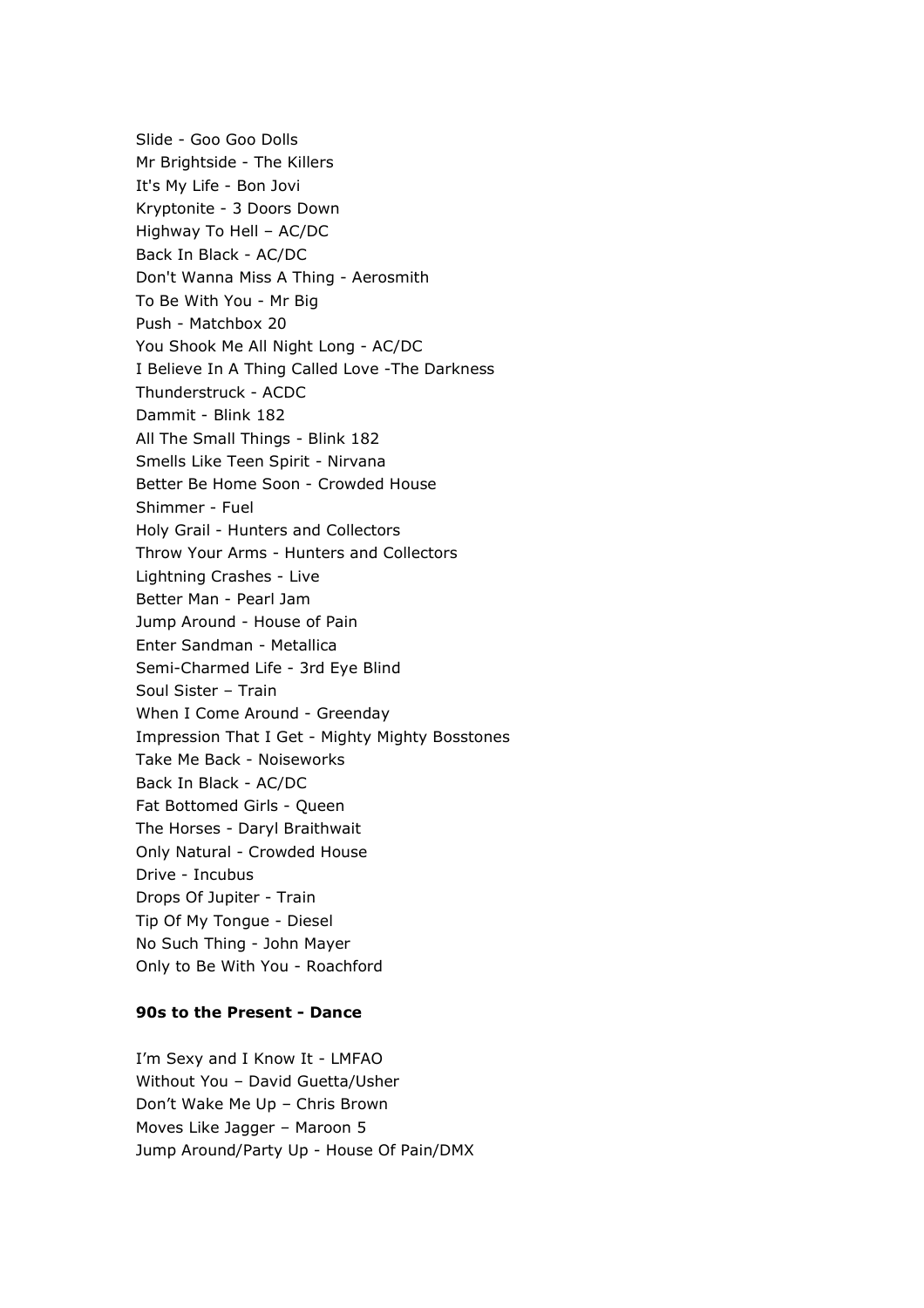Locked Out Of Heaven - Bruno Mars Give Me Everything - Pitbull etc Party Rock Anthem - LMFAO Hello - Martin Solveig Yeah 3x - Chris Brown Fuck You - Cee Lo Green Call Me Maybe - Carly Rae Jepsen See You Again - Miley Cyrus Wild Ones – Flo Rida Good Feeling – Flo Rida Dynamite – Bruno Mars Club Can't Handle Me – Flo-Rida In My Head - Jason Derulo I Gotta Feeling - Black Eyed Peas Let's Get It Started - Black Eyed Peas Black Or White - Michael Jackson Take The Pressure Down - John Farnham Grease Megamix - John Travolta & Olivia Newton John Man I Feel Like A Woman - Shania Twain Summer Rain - Slinky Minx/Belinda Carlisle Lady Marmalade - Christina/Li'l Kim/Mya/Pink Sexy Bitch - David Guetta feat. Akon Shake It - Metro Station Starlight - Superman Lovers

### Retro

80's Pop MEDLEY - Various 80's Hair Band MEDLEY - Various We Built This City - Starship Africa - TOTO Wannabe - The Spice Girls Everybody - Backstreet Boys Larger Than Life - Backstreet Boys Oh What A Night - Four Seasons Superstition - Stevie Wonder I Won't Back Down - Tom Petty Run To Paradise – The Choirboys Rock & Roll All Night - Kiss Jack & Diane – John Cougar Mellencamp Rain - Dragon Slice Of Heaven - Dave Dobbin I Had The Time Of My Life - Jennifer Warnes You're the Voice - John Farnham Summer Of 69 - Bryan Adams